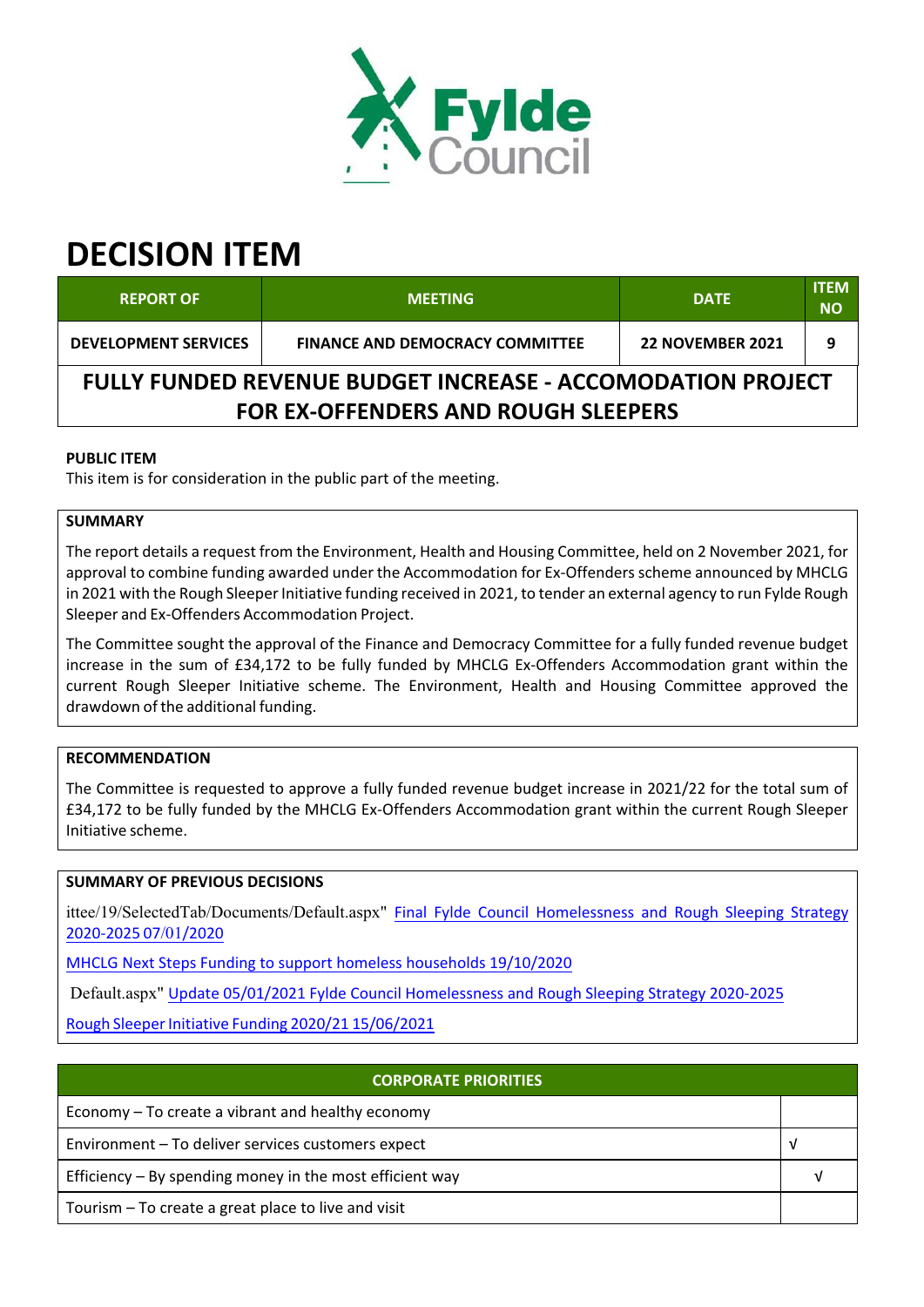### **REPORT**

- 1. In April 2021 MHCLG launched a new scheme to provide additional funding to local authorities to support ex‐ offenders into their own Private Rented Sector (PRS) Tenancies. The scheme aims to build a pathway from prison into the PRS and is supported by the Ministry of Justice (MoJ). The funding is to enable the introduction of new schemes specifically focused at supporting ex‐offenders, increasing their access and sustainment of PRS tenancies.
- 2. Blackpool, Fylde and Wyre have had 378 prison releases from April 2020 to March 2021. Of this cohort approximately 50 were released to the boroughs of Fylde and Wyre, with 60% aged under 35.
- 3. Fylde Council working with Wyre Council applied via the Ministry of Justice (MoJ) for funding released from MHCLG, to provide additional funding to local authorities to support 50 service users, ex‐offenders into their own Private Rented Sector(PRS) tenancies, across both authorities.
- 4. Funding was approved at a lower level to support 20 service users across both authorities in 21/22 and 22/23 totalling £68,345, split between both authorities. Fylde Council are to receive £34,172.
- 5. In 20/21 MHCHG announced continuation of the Rough Sleeper Initiative Funding at £27,000. The initial funding in 2019/20 enabled a Rapid Rehousing Officer to be employed to undertake support for clients presenting with multiple complex support needs, at risk of homelessness, or sleeping rough. This post has now been funded from other sources till 2026.
- 6. This proposal is to combine the 2 funding streams to create a new project to deliver an, ''Accommodation project for rough sleepers and ex-offenders".
- 7. Combining the two funding streams will create a new project to deliver support to those customers who have a history of rough sleeping and offending to a value of £61,172. It is anticipated at the outset that the project will run for a two‐year period and will deliver an additional supportive role to complement the statutory role that Fylde Council's Housing Advice and Homelessness Service delivers.
- 8. Members of the Finance and Democracy Committee are requested to approve a fully-funded revenue budget increase in 2021/22 for the total sum of £34,172 to be fully funded by MHCLG Ex‐Offenders Accommodation grant within the current Rough Sleeper Initiative scheme.

| <b>IMPLICATIONS</b>                     |                                                                                                                                                                                                                                                                                                                                                                                                                                                  |  |  |  |
|-----------------------------------------|--------------------------------------------------------------------------------------------------------------------------------------------------------------------------------------------------------------------------------------------------------------------------------------------------------------------------------------------------------------------------------------------------------------------------------------------------|--|--|--|
| Finance                                 | To request the Finance and Democracy Committee approval of a<br>fully-funded revenue budget increase in 2021/22 for the total sum of<br>£34,172 to be fully funded by MHCLG Ex-Offenders Accommodation<br>grant within the current Rough Sleeper Initiative scheme and to<br>appoint an external agency to work with Fylde Council Homelessness<br>and Housing Advice service to support rough sleepers and ex-<br>offenders into accommodation. |  |  |  |
| Legal                                   | None arising from this report.                                                                                                                                                                                                                                                                                                                                                                                                                   |  |  |  |
| <b>Community Safety</b>                 | None arising from this report.                                                                                                                                                                                                                                                                                                                                                                                                                   |  |  |  |
| Human Rights and Equalities             | None arising from this report.                                                                                                                                                                                                                                                                                                                                                                                                                   |  |  |  |
| Sustainability and Environmental Impact | None arising from this report.                                                                                                                                                                                                                                                                                                                                                                                                                   |  |  |  |
| Health & Safety and Risk Management     | None arising from this report.                                                                                                                                                                                                                                                                                                                                                                                                                   |  |  |  |

| <b>LEAD AUTHOR</b>                                                                                         | <b>CONTACT DETAILS</b> |                 |
|------------------------------------------------------------------------------------------------------------|------------------------|-----------------|
| mailto: kirstine.riding@fylde.gov.uk<br>Kirstine Riding<br>kirstine.riding@fylde.gov.uk & Tel 01253 658569 |                        | 3 November 2021 |